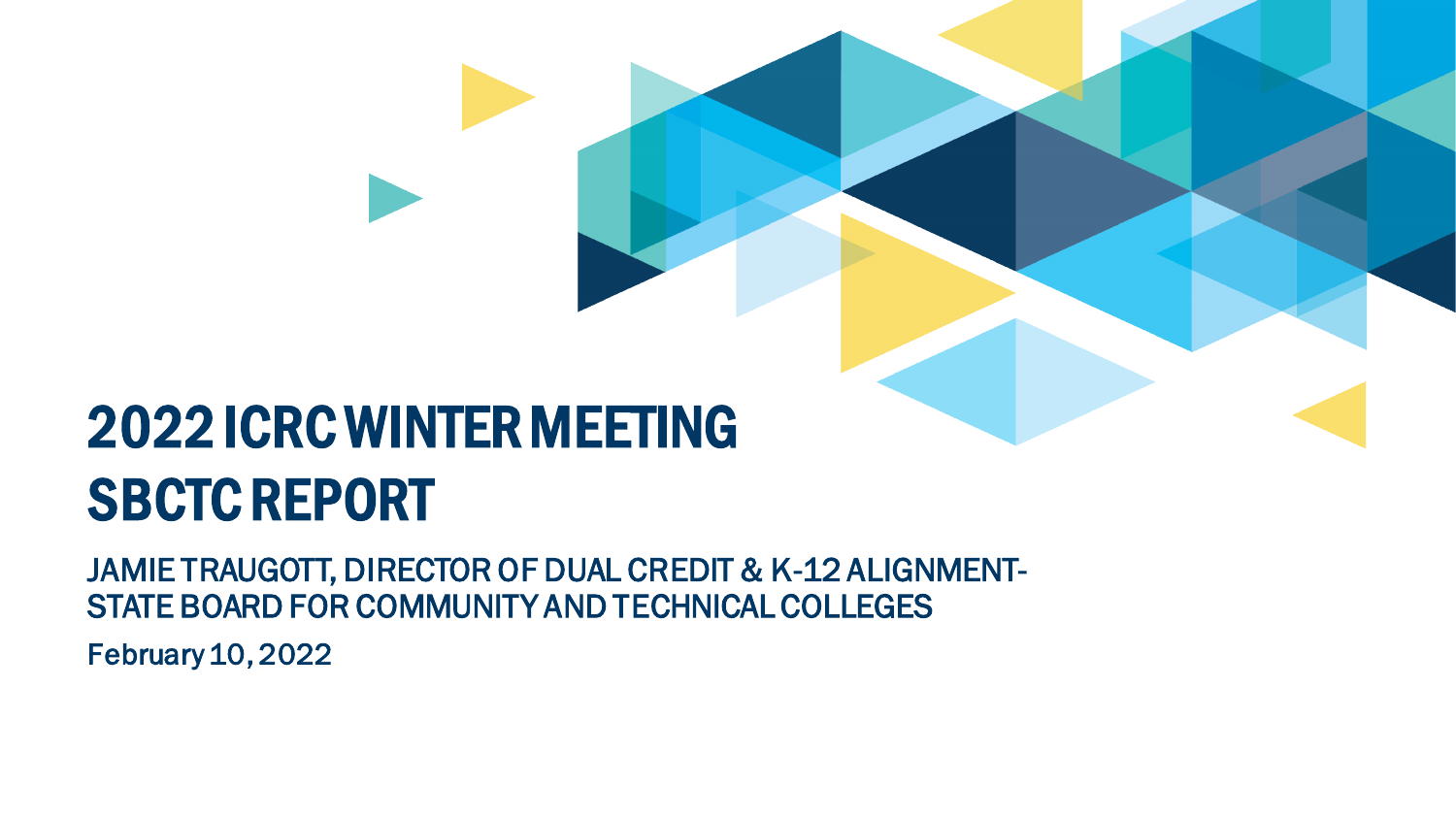



## STAFFING UPDATES

- Director of Transfer Education-Dr. Valerie Sundby (Feb 22)
- Director of Student Success Center-Monica Wilson
- Director of Educational Resources & Innovation-Dr. Michael Brown
- Policy Associate, Student Services-Christine McMullin
- Director of Policy Research-Vacant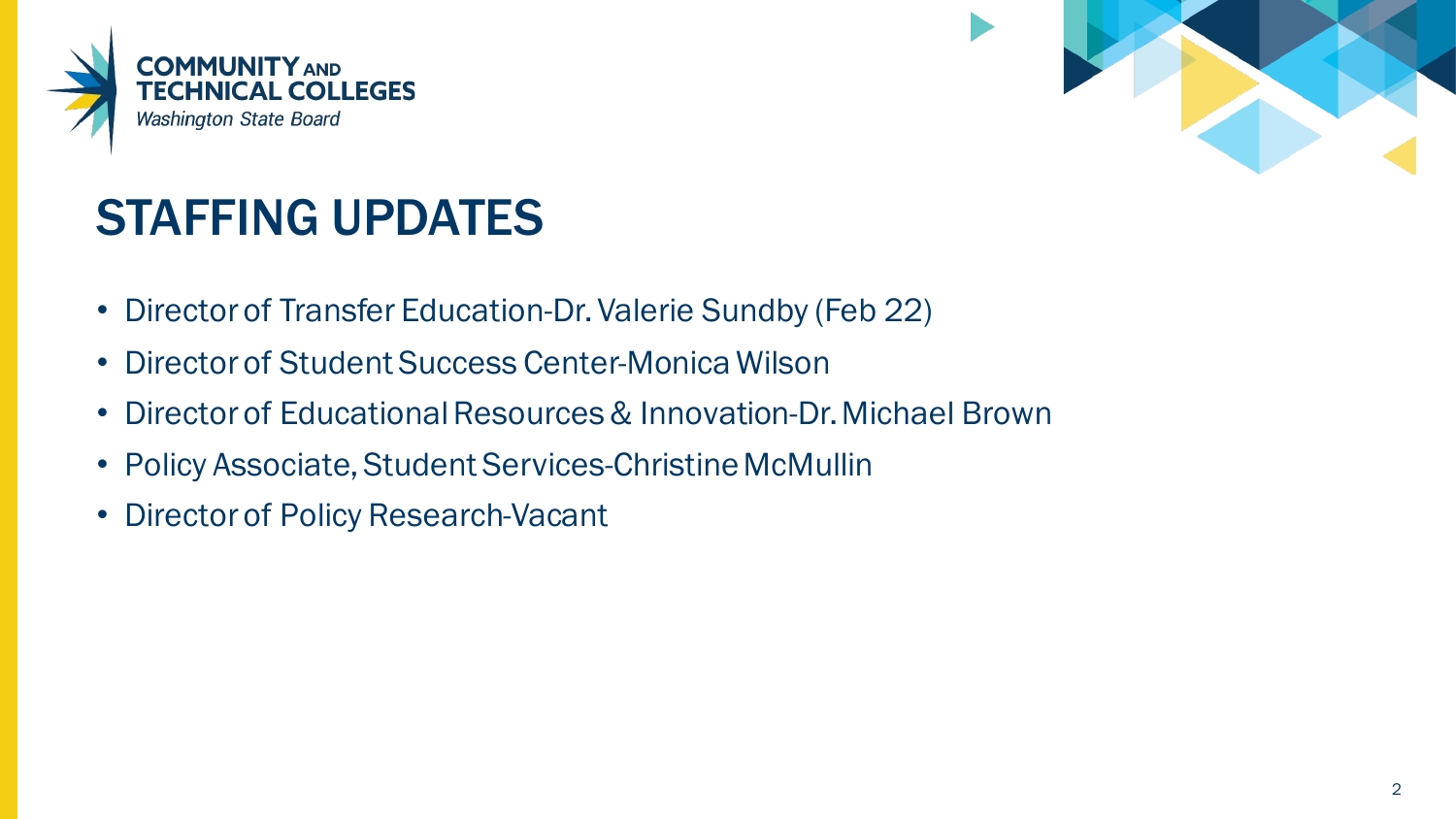



# DATA DASHBOARDS

- [Enrollment Data Dashboards-](https://www.sbctc.edu/colleges-staff/research/data-public/enrollment-data-dashboard.aspx) [Susan Jameson-](mailto:sjameson@sbctc.edu)Updated with fall 2021 data (public)
- [Quarterly Enrollment and Allocation Monitoring Reports-](https://www.sbctc.edu/colleges-staff/research/annual-reports-archive/enrollment.aspx) [Travis Dulany-](mailto:tdulany@sbctc.edu)Updated with fall 2021 data (CTCs only)
- [First Time Entering College Dashboard –](https://www.sbctc.edu/colleges-staff/collegeaccess/research-data/first-time-entering-student-outcomes-dashboard.aspx) [Tom Mankovich](mailto:tmankovich@sbctc.edu) Will be updated for fall 2021 in mid February (CTCs only)
- [College Spark Early Progress Metrics](https://www.sbctc.edu/colleges-staff/collegeaccess/research-data/college-spark-early-progress-metrics-dashboard.aspx)[-Tom Mankovich](mailto:tmankovich@sbctc.edu) Will be updated for fall 2021 in mid February (CTCs only)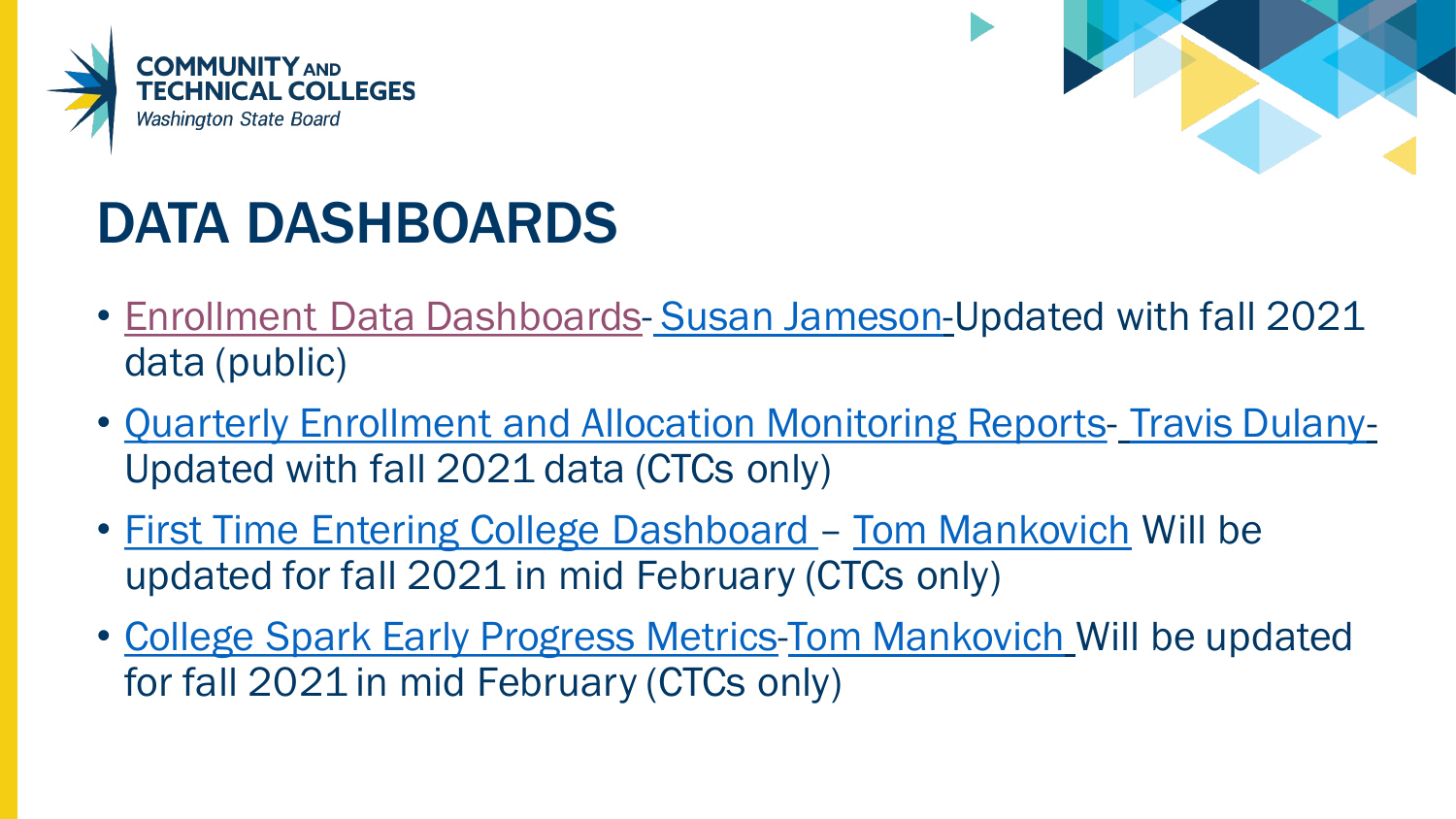



# PUBLICATIONS

• [Research Report 21-1: Fall 2020 Enrollment : Challenges and](https://www.sbctc.edu/resources/documents/colleges-staff/research/enrollment-research/fall-2020-enrollment-1-13-2021.pdf)  Opportunities- Darby Kaikkonen, [Summer Kenesson,](mailto:skenesson@sbctc.edu) [Travis Dulany](mailto:tdulany@sbctc.edu)

This report summarizes observations about enrollment patterns in the 2020-21 academic year both nationally and in Washington state, provides an in depth analysis into the key components of enrollment changes in fall quarter 2020, and details possible opportunities for removing barriers to enroll more students and support those already in the midst of their studies. Fall 2021 Enrollment Report will be released by the end of February.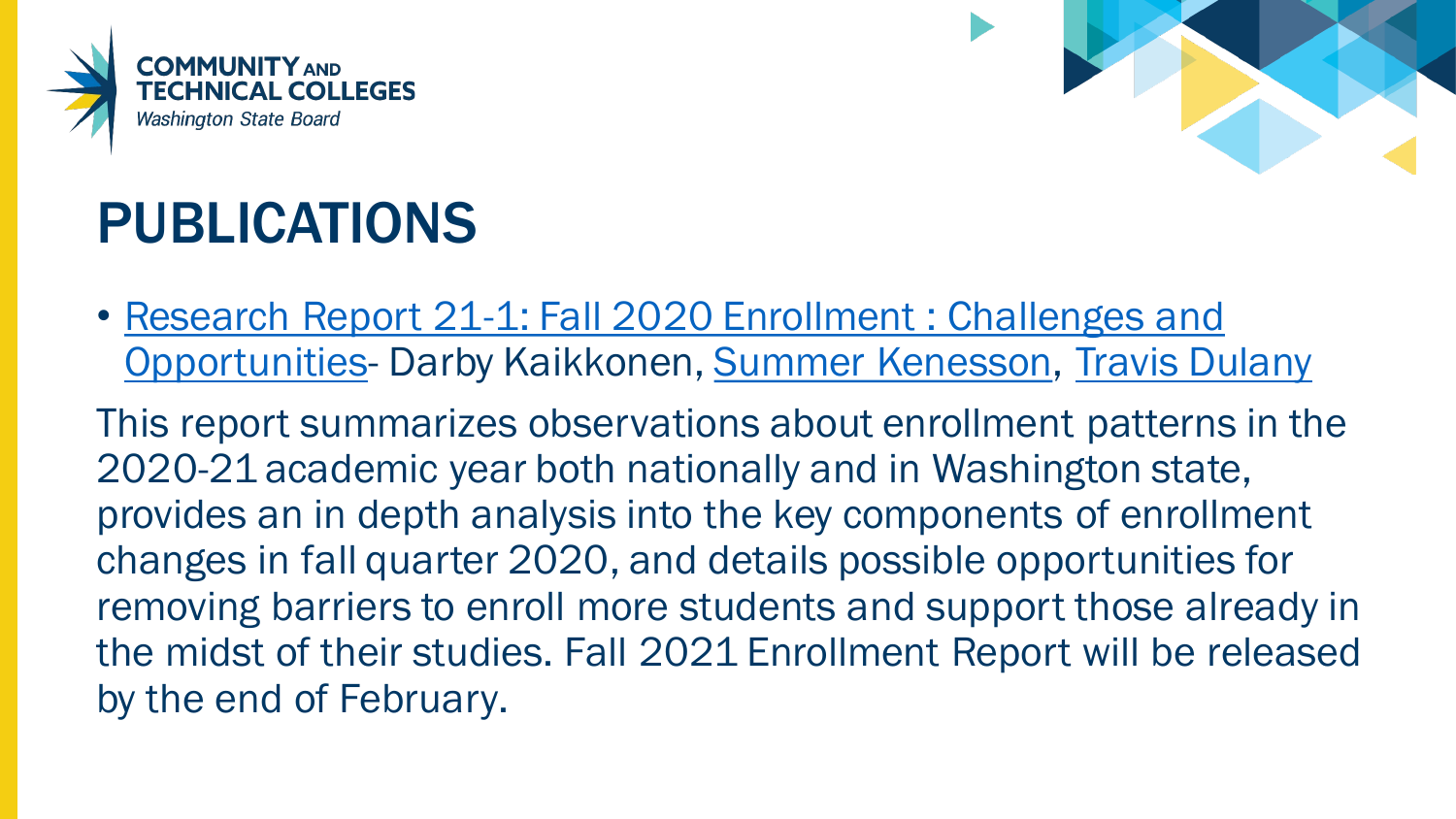



# TRANSFER DEGREES AWARDED

- Direct Transfer Agreements
- AS-T Track 1 (Biology/Chemistry)
- AS-T Track 2 (Engineering/Physics)
- DTA/MRPs in Biology, Business, Computer Science, Construction Management, Education, Music, Nursing, Pre-Nursing
- AS-T/MRP in Engineering fields
- Local Agreement Transfer Degrees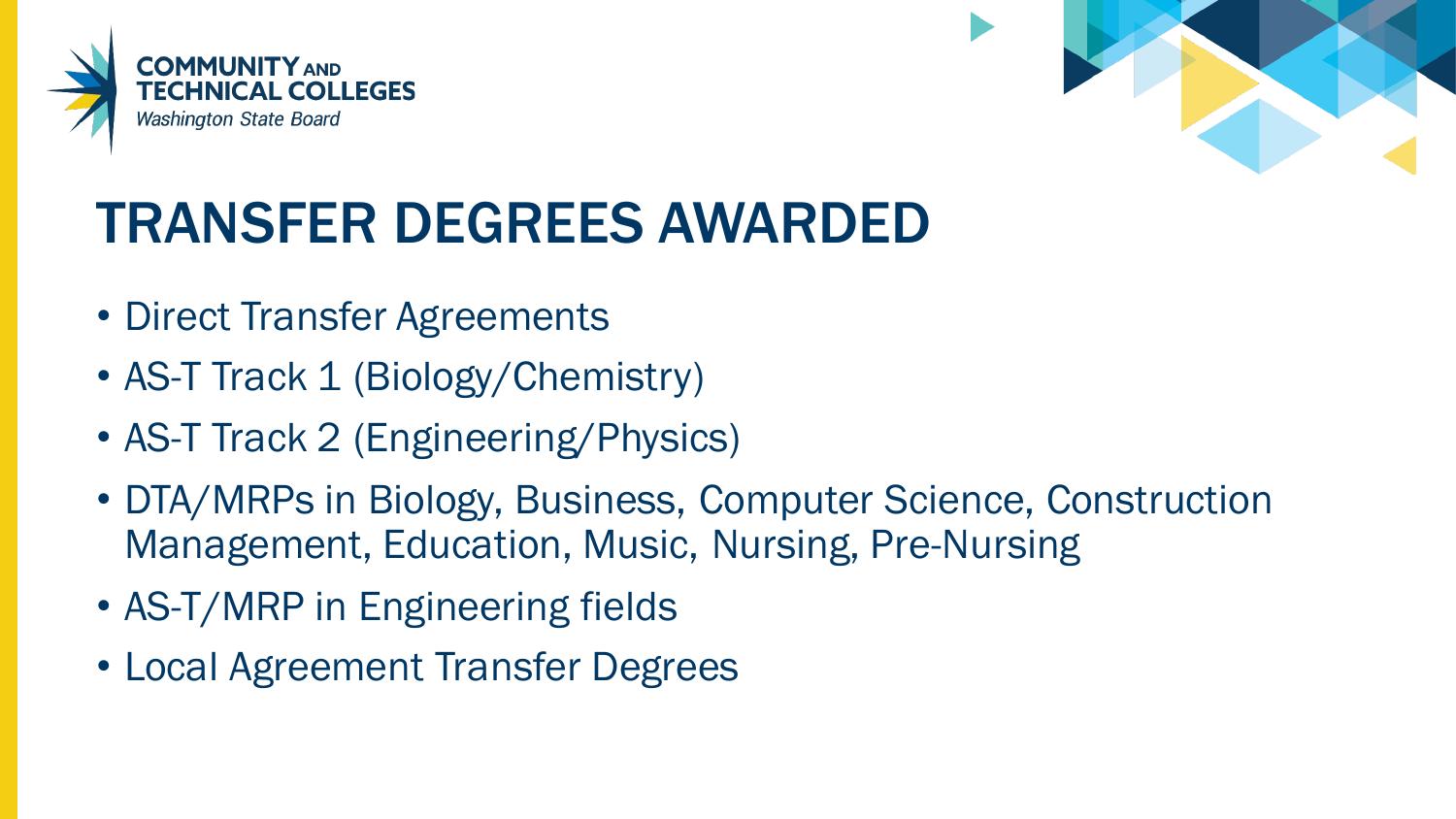



# LPN STATEWIDE TRANSFER DEGREES

- Joint Transfer Council (JTC) has approved two LPN statewide transfer degree agreements: LPN-BSN and LPN-ADN
- Both agreements with be reviewed and approved through the below process:
	- 1. Articulation and Transfer Council (ATC) will review and approve
	- 2. Workforce Education Council (WEC) will review and provide feedback
	- 3. Once approved by ATC, the agreements will be reviewed by Instructional Council for final approval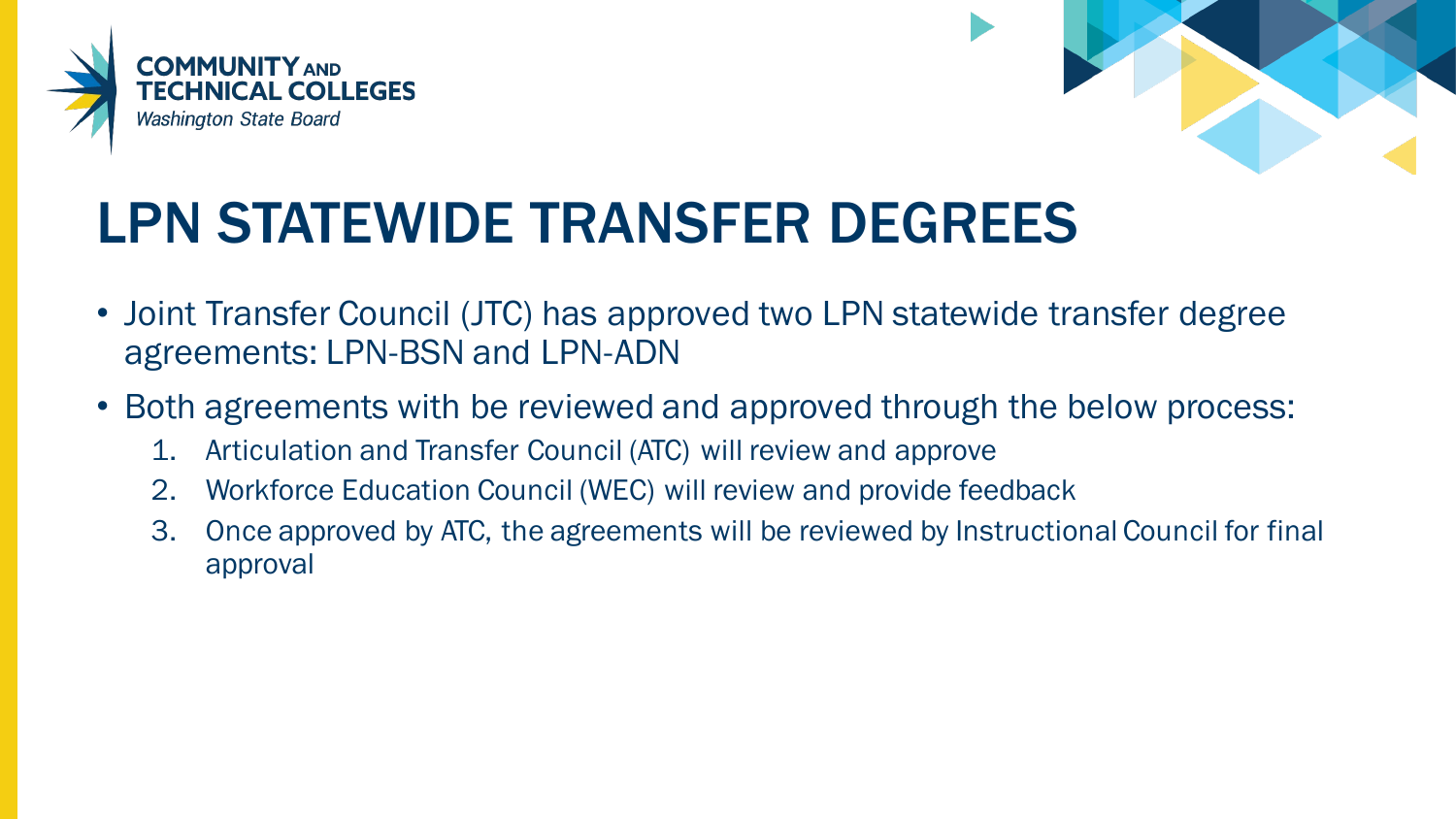



## BACHELOR OF SCIENCE IN COMPUTER SCIENCE

- Substitute Senate Bill 5401 (2021) has authorized community and technical colleges to offer bachelor degrees in computer science
- SBCTC hosted first BS Summit on January 21, 2022, to gather stakeholder feedback on how to approach this work within the ctc system.
	- Areas of consideration:
		- Faculty sharing
		- Course sharing
		- Regional consortias
		- 4 year vs 2+2 pathways
- The second BS Summit will be held on March 4, 2022, at 2:00pm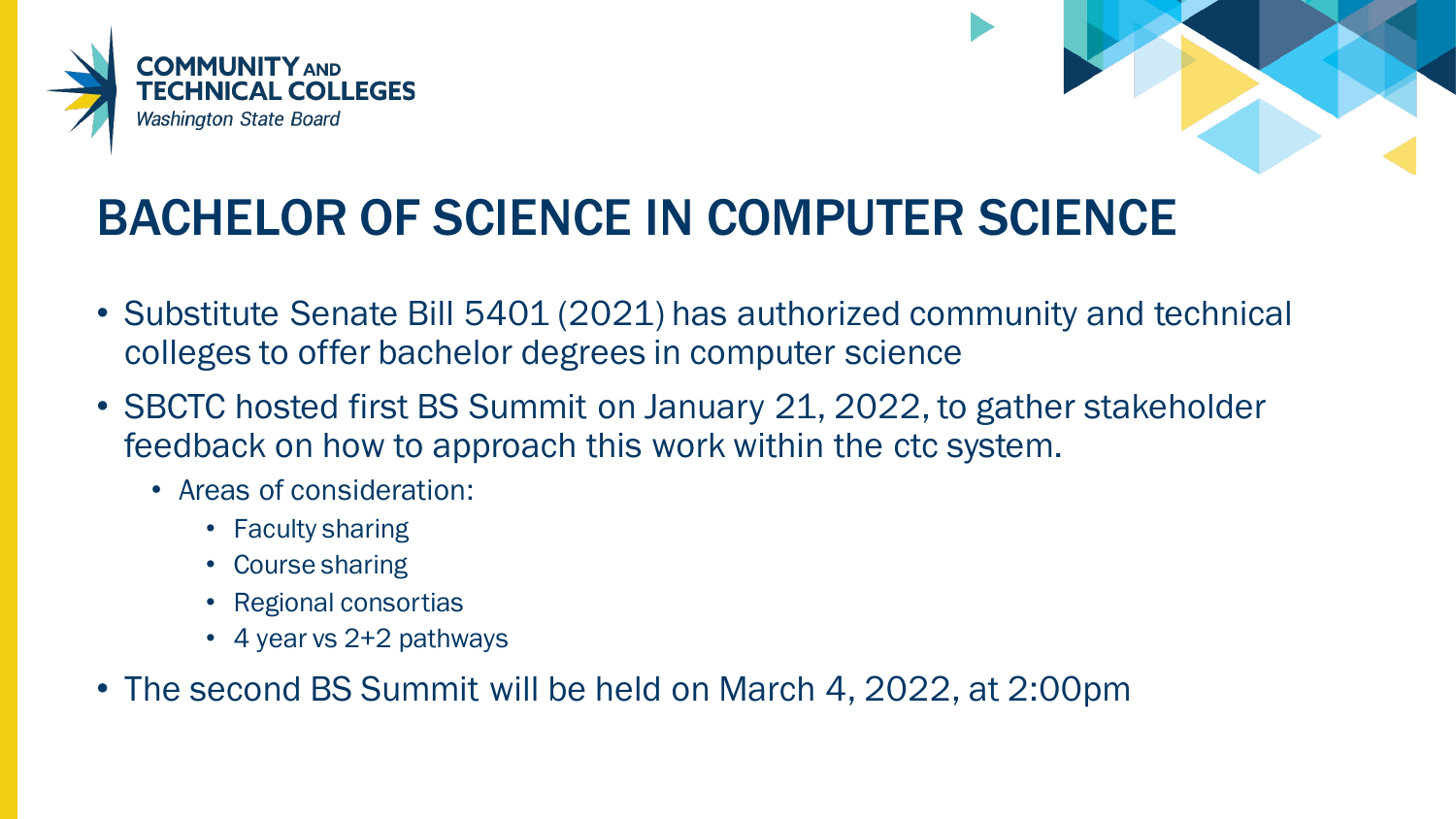

## APPLIED BACHELOR DEGREE PROGRAMS UPDATE

- To date, the State Board has approved over 130 applied bachelor degree programs at 32 colleges, and one Bachelor of Science in Computer Science degree program at Bellevue College.
- In the 2020-21 academic year, there were 4,855 FTES in baccalaureate programs representing 4.71 percent of state support FTES in the college system. This represents a baccalaureate FTE increase of 9 percent over the previous year. A SBCTC dashboard for baccalaureate student enrollment and progression will be available in March.
- Two additional BAS programs should be approved during the February Board meeting, Everett's BAS in Accounting, and Bellevue's BAS in Cybersecurity.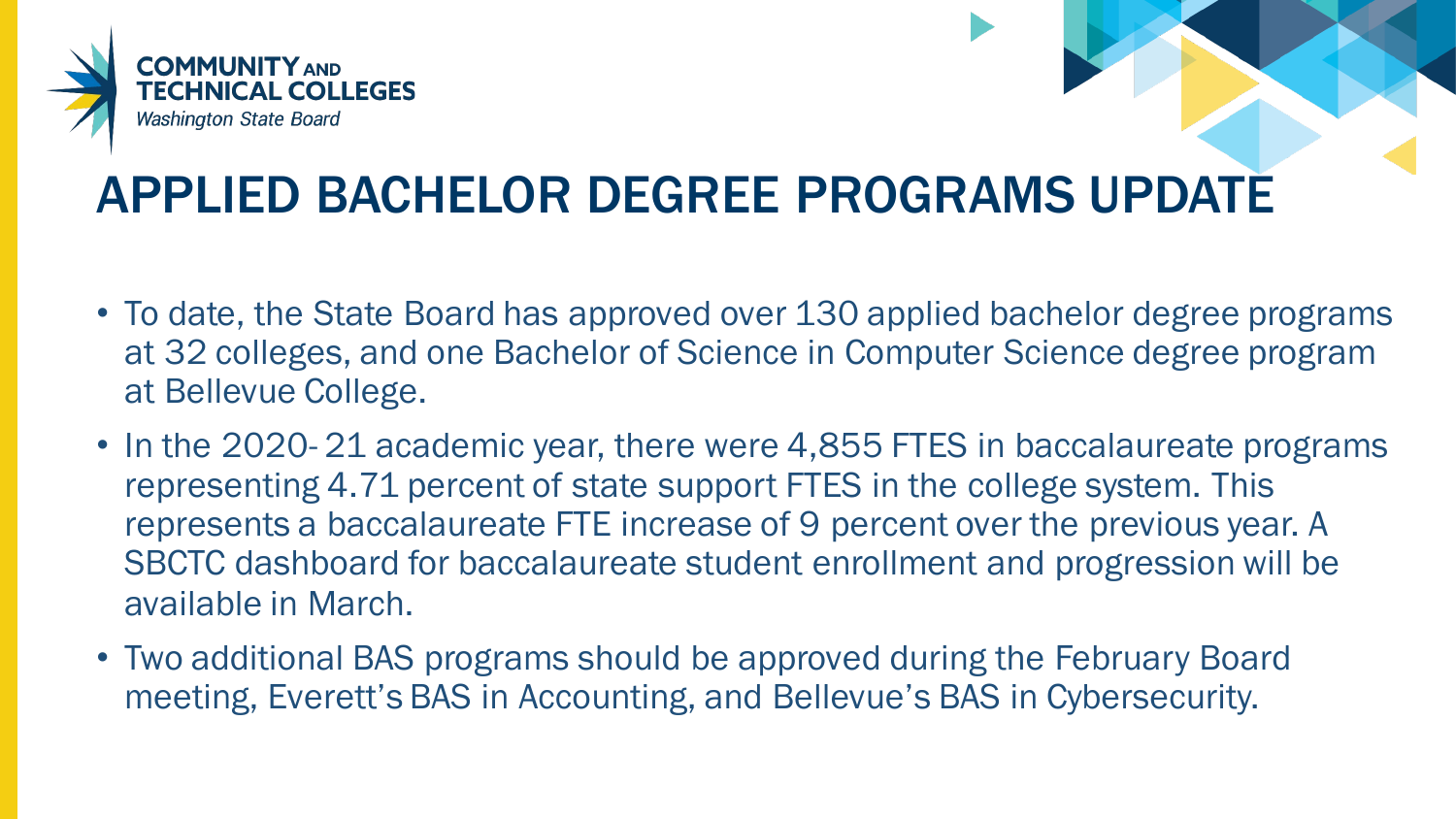



### TRANSFER DEGREES-GLOBAL TITLE & CODING UPDATES

- Per the State Board for Community and Technical College's Policy manual, transfer degree titles, specifically those designated as state approved degrees such as the Direct Transfer Agreement (DTA), Associate in Science-Transfer (AS-T), or any with the Major Related Pathway (MRP) designation represent specific negotiated agreements between the State Board for Community and Technical Colleges (representing the 34 community and technical colleges) and the public and private four-year baccalaureate institutions.
- To meet the policy requirements designed to reflect the negotiated agreements, the following fields in the PeopleSoft environment will have global coding and titles and with no local control available for institutional modification: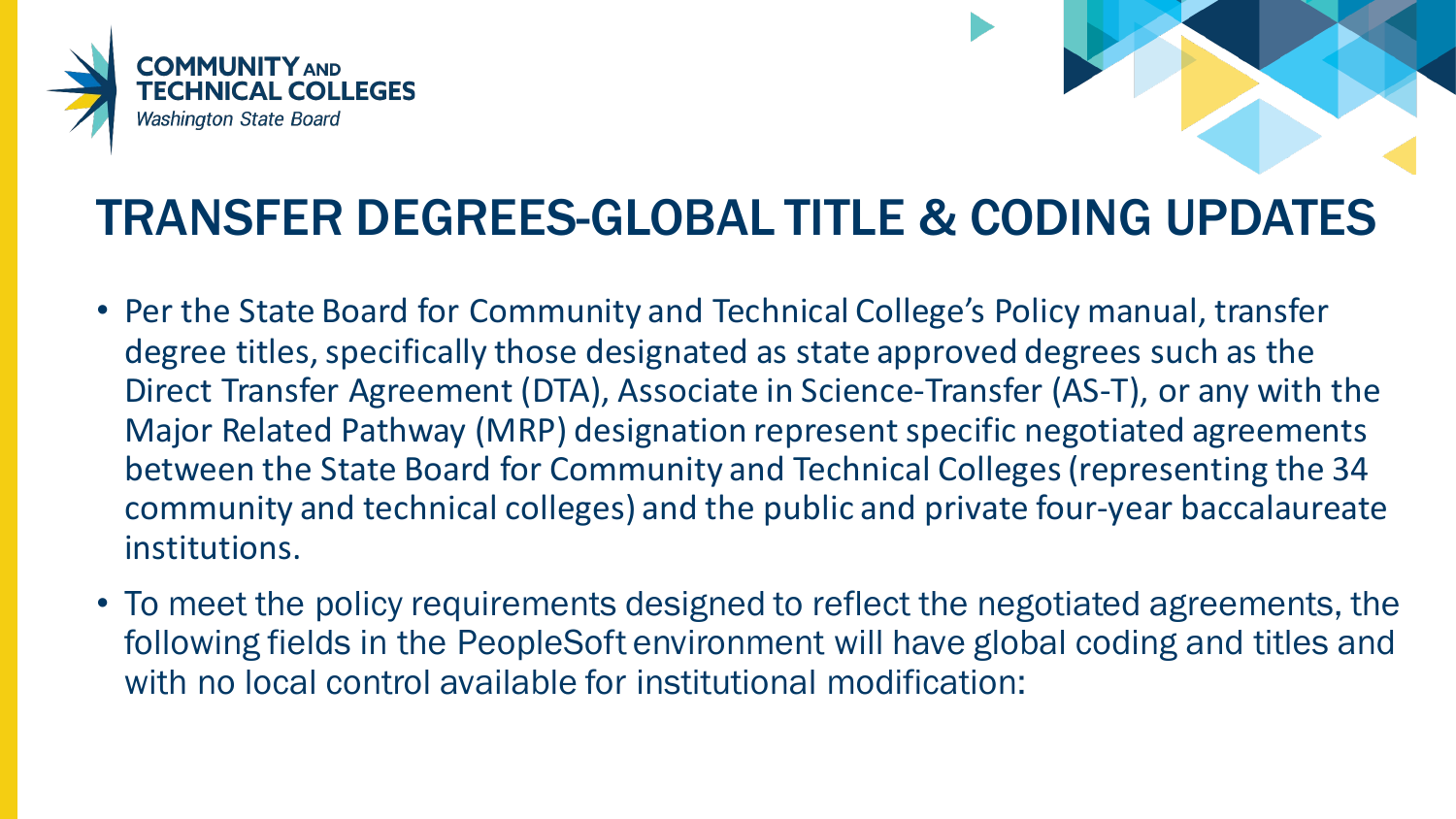



## GLOBAL TITLE AND CODING UPDATES

#### • Academic Plan field

- o All DTA and DTA/MRP's will contain AA as the last two characters in the Academic Plan code
- o All AS-T degrees will contain AS as the last two characters in the Academic Plan code

### • Academic Program field

o ACADM will be used for all DTA and DTA/MRP degrees

#### • Short Description field

- o All DTA and DTA/MRP's will contain AA as the last two character in the Short Description field
- o All AS-T degrees will contain AS as the last two character in the Short Description field

### • Degree Offered field

- o AA code to align with Associate in Arts title
- o AS code to align Associate in Science title
- Diploma Description and Transcript Description fields
	- o Both fields will carry the official degree title